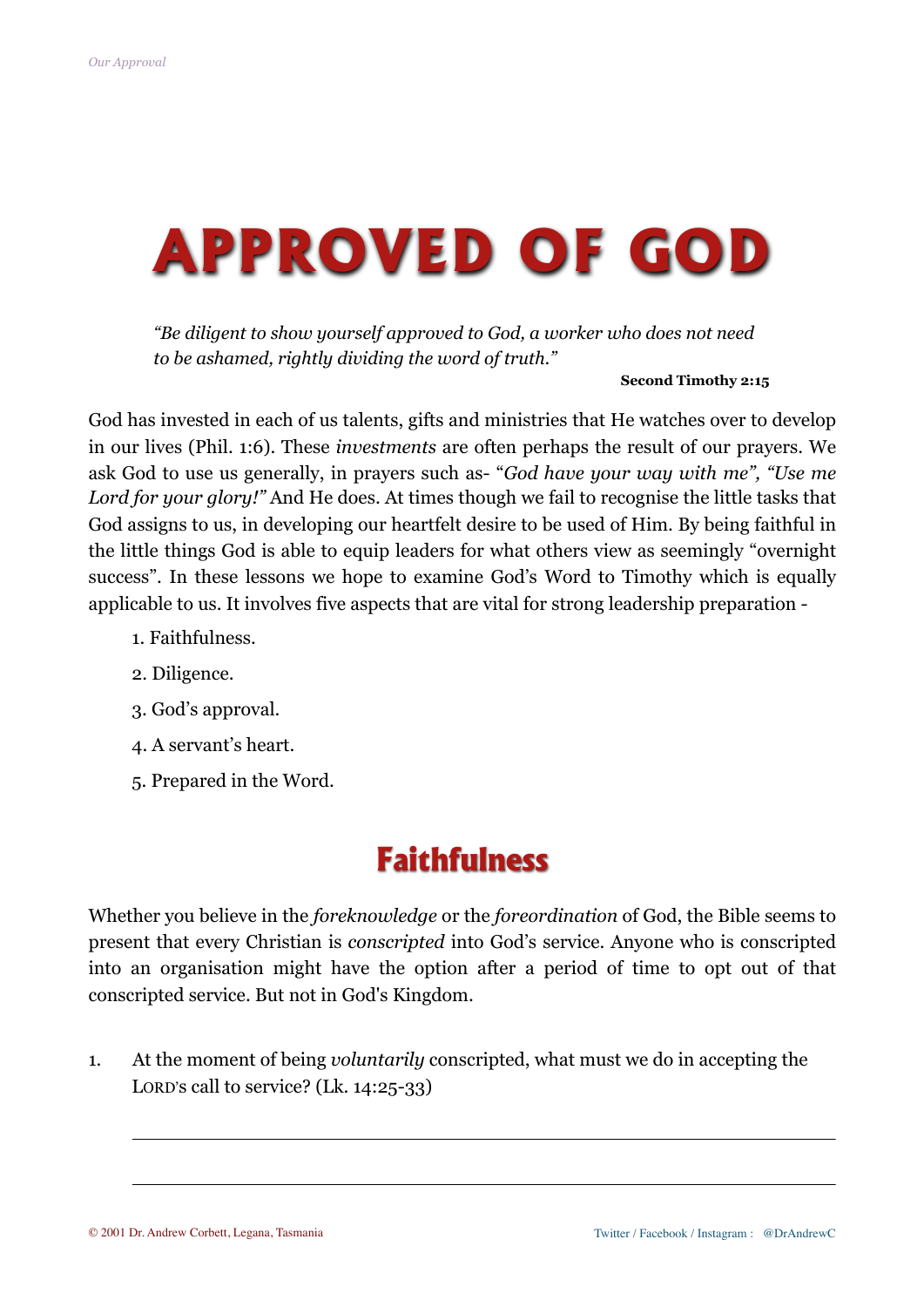$\overline{a}$ 

2. What were the strong words of Christ to potential *conscripts*? (Lk. 9:62)

3. Based on Romans 11:29, for how long does God expect us to adhere to our conscription to His service? Does this mean that God must use us for the specific task that He has called us?

Faithfulness means commitment. It means there will be times when we feel like quitting, but we don't. It means there will be times when we make mistakes, and men will want to sack us from our service, but God won't. In fact all good leaders are leaders who have made (and learnt) from mistakes they have made.

4. Note some of the areas that it is easy to become either lazy or discouraged in that the Bible urges us to be faithful in -

| a) Rom. 12:12             |  |  |
|---------------------------|--|--|
| $\underline{b}$ ) 3John 5 |  |  |
| c) Rev. 13:10; 14:12      |  |  |

5. What else does faithfulness demand? In what circumstances?

| a) 1Cor. 4:12       |  |  |
|---------------------|--|--|
| <u>b) 2Tim. 2:3</u> |  |  |
| <u>c) 2Tim. 4:5</u> |  |  |
| <u>d) Heb. 12:7</u> |  |  |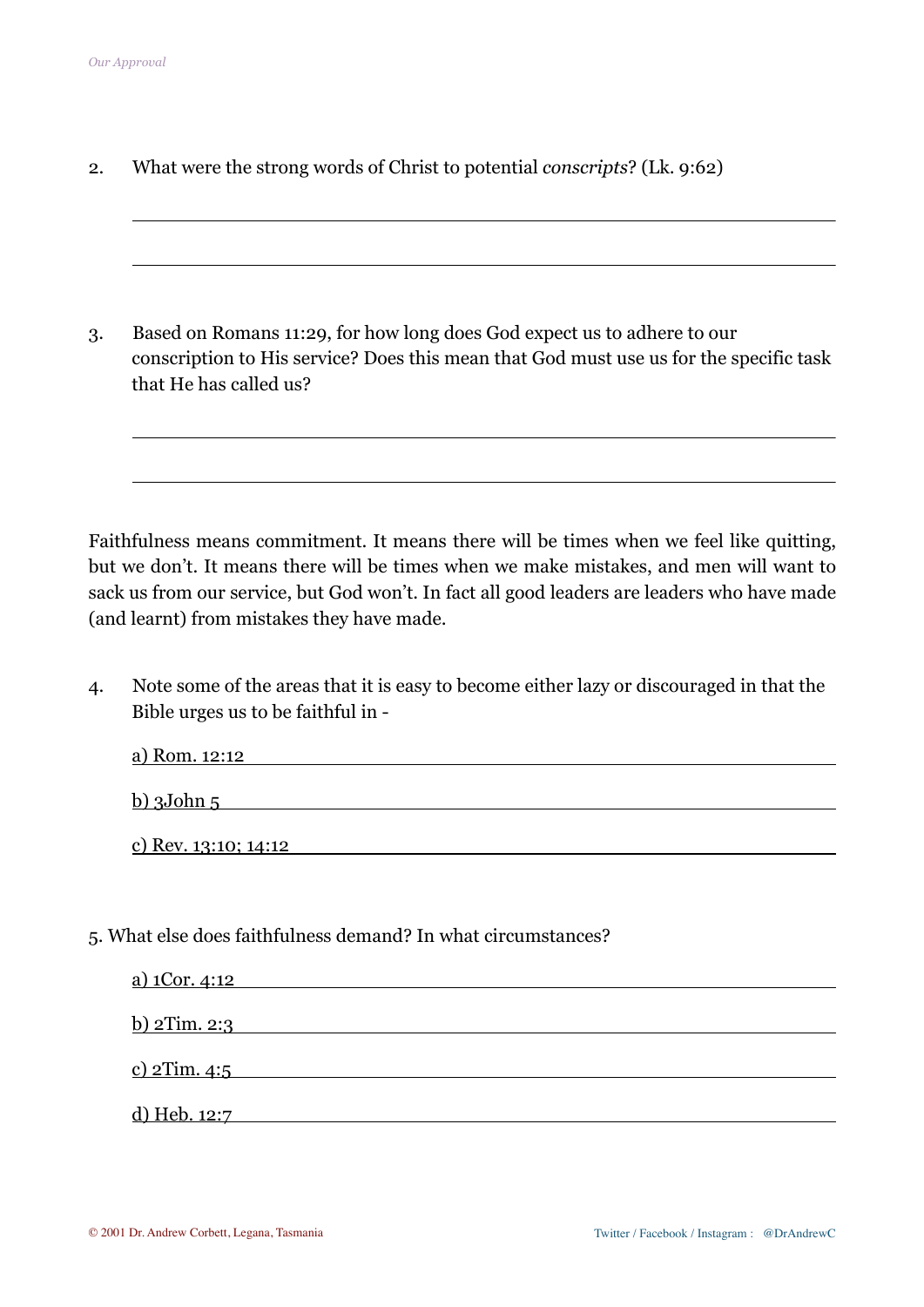$\overline{a}$ 

- 6. What is one of the benefits of doing such? (2Tim. 2:12)
- 7. What is one of the blessings of faithfulness? (Prov. 28:20)

Faithfulness sets a person apart. It requires commitment and determination. It often means continuing on in a ministry or service for the LORD when no one appreciates our efforts. But to the *faithful* person this is irrelevant, because they look to have God's approval and blessing and not man's. God is looking for faithful people (Prov. 20:6). Let us count the cost and choose to be that people!

*Amen.*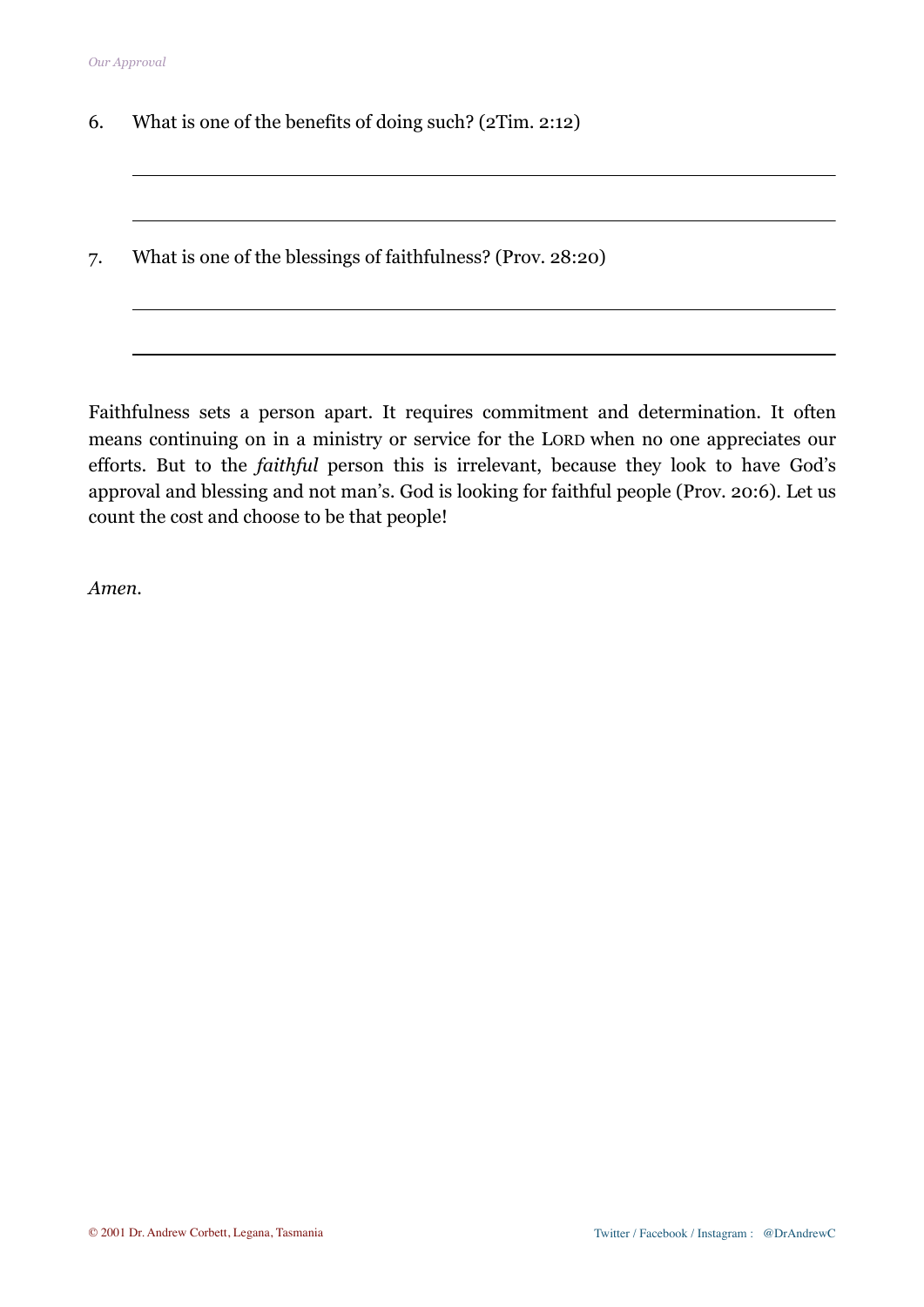

*"Be diligent to show yourself approved to God, a worker who does not need to be ashamed, rightly dividing the word of truth."*

**Second Timothy 2:15** 

Faithfulness and diligence are necessities for a godly (God-pleasing) life. These terms need defining and qualifying.

1. Note what the following verses say about God's approval-

Romans 12:4

First Corinthians 12:18

First Corinthians 12:12 (vs. 22)



In a small European town lived an old violin teacher. One day a young boy commenced lessons. Unlike other boys, he diligently practiced everything the maestro taught him and soon became like a son to the old man. As the years went by the boy, who by this stage had grown into a man, became the best violinist in all Europe. This resulted continual requests for concerts from all over the world. The demands of touring meant that the old teacher and his star student lost contact with each other for

a long period of time. Then an opportunity came for the violinist to return to his hometown and play before his own people. On the night of the concert, the violinist arrived into town and was rushed to the concert hall to perform. As the curtain was raised, and many thousands of people sat transfixed on the great violinist, he paused before even playing a note. Scanning through the masses of the adoring audience, he eventually found the person he was looking for. Immediately he raised his violin in position, closed his eyes, and began to play. The audience was motionless as they were swept along with every bow of the violin.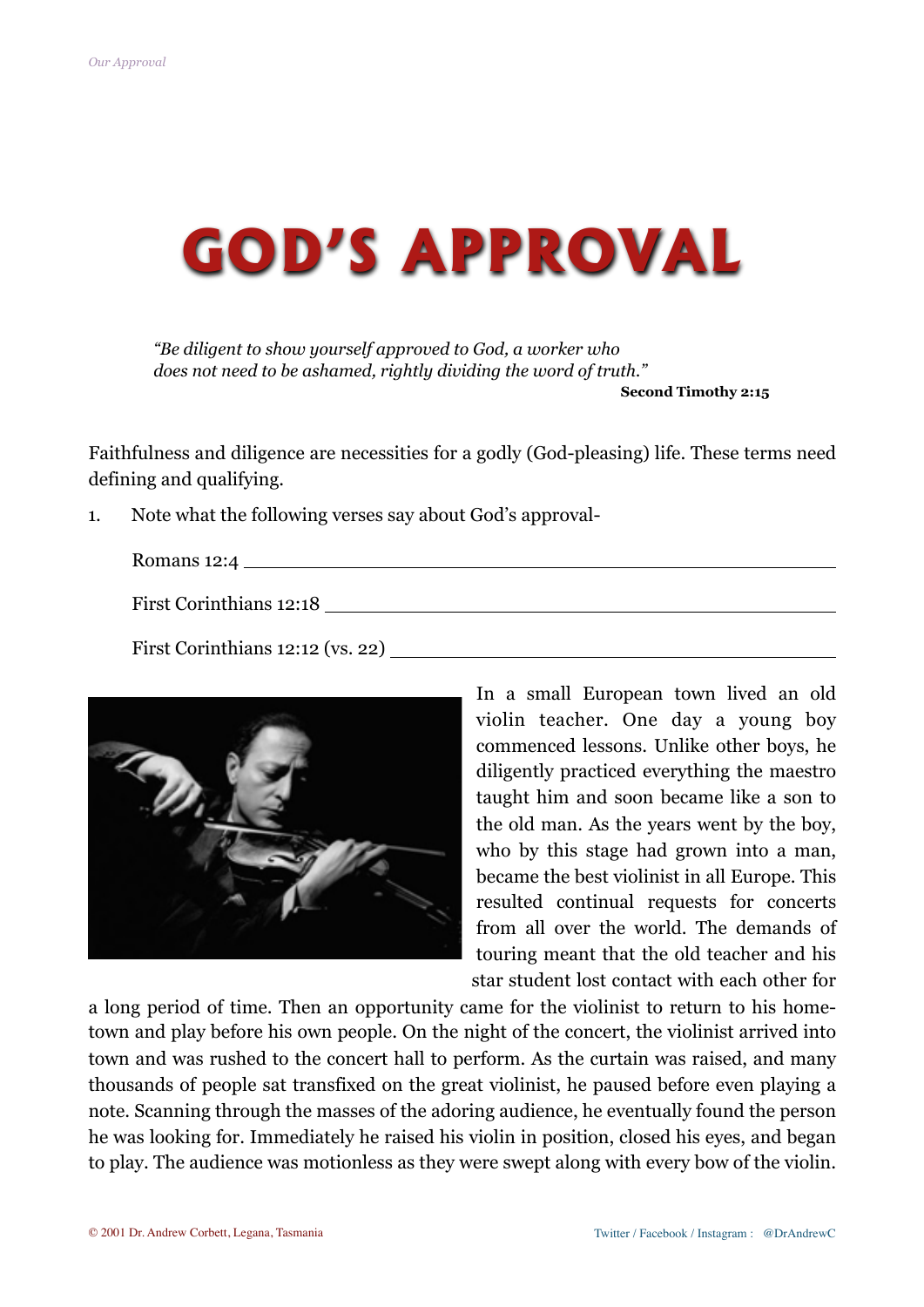$\overline{a}$ 

 $\overline{a}$ 

 $\overline{a}$ 

Instantly they rose to their feet at the end of the item and loudly applauded. But the violinist was almost disinterested as he looked to the face of the old maestro. As the maestro smiled with approval, the violinist returned an acknowledging grin knowing that he had pleased the one person that really mattered.

2. As ministers, to whom do we look to for approval? (Rom. 14:18)

3. What are the conditions attached to this approval? (Rom. 14:16-17)

Not seeking God's approval in the ministry is not only foolish and futile, it is dangerous. When we are more concerned about what others think, than we are about what God thinks, we are venturing into treacherous waters.

4. What is the warning of Proverbs 29:25?

5. What does the Bible say the ministry of the Gospel is opposed to? (And who does it please?) (Gal. 1:10; 1Thess. 2:4)

While it is true that God looks to our hearts for our motives, it is also true that our actions reflect what is in our hearts (in much the same way that fruit on a tree indicates what type of tree it is, Matt. 7:15-20). Therefore Scripture rightly speaks of our deeds being judged by God (1Cor. 3:13).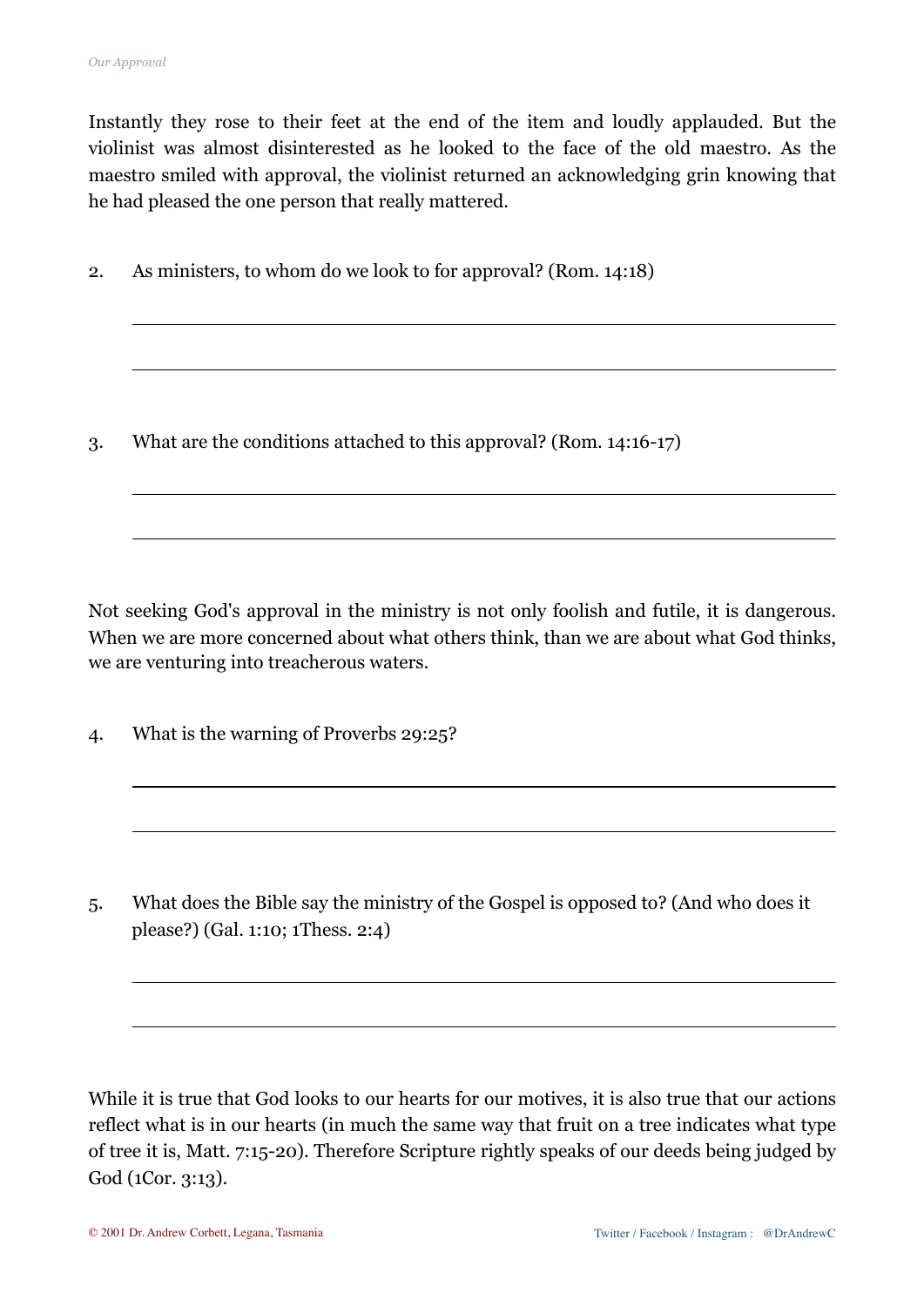## **Approval Demands Examination...**

Many Christians fail to understand that they will be ultimately judged. Perhaps assuming that salvation means an escape from judgment, they may lazily choose to live a lukewarm spiritual life. While the Christian does escape condemning judgment, we are not exempt from examination judgment.

- 6. Knowing this, how does the Bible say we ought to live? (2Cor. 5:9-11)
- 7. In order to be judged and then rewarded, demands that we are examined. Note the following about God's ability to examine-

| Psalm 94:11 (Matt. 9:4) |
|-------------------------|
| Romans 2:6              |

Living with the knowledge that the LORD is examining us, causes us to respond by constantly examining ourselves (NB. 1Cor. 11:28). This is called *the fear of the Lord*. We must recognise as ministers of God we called to put God first and seek His approval rather than merely the approval of man.

8. How did Jesus say he wanted us to be received in heaven by God? (NB. 2Tim. 4:8; Matt. 25:21)

*Amen.*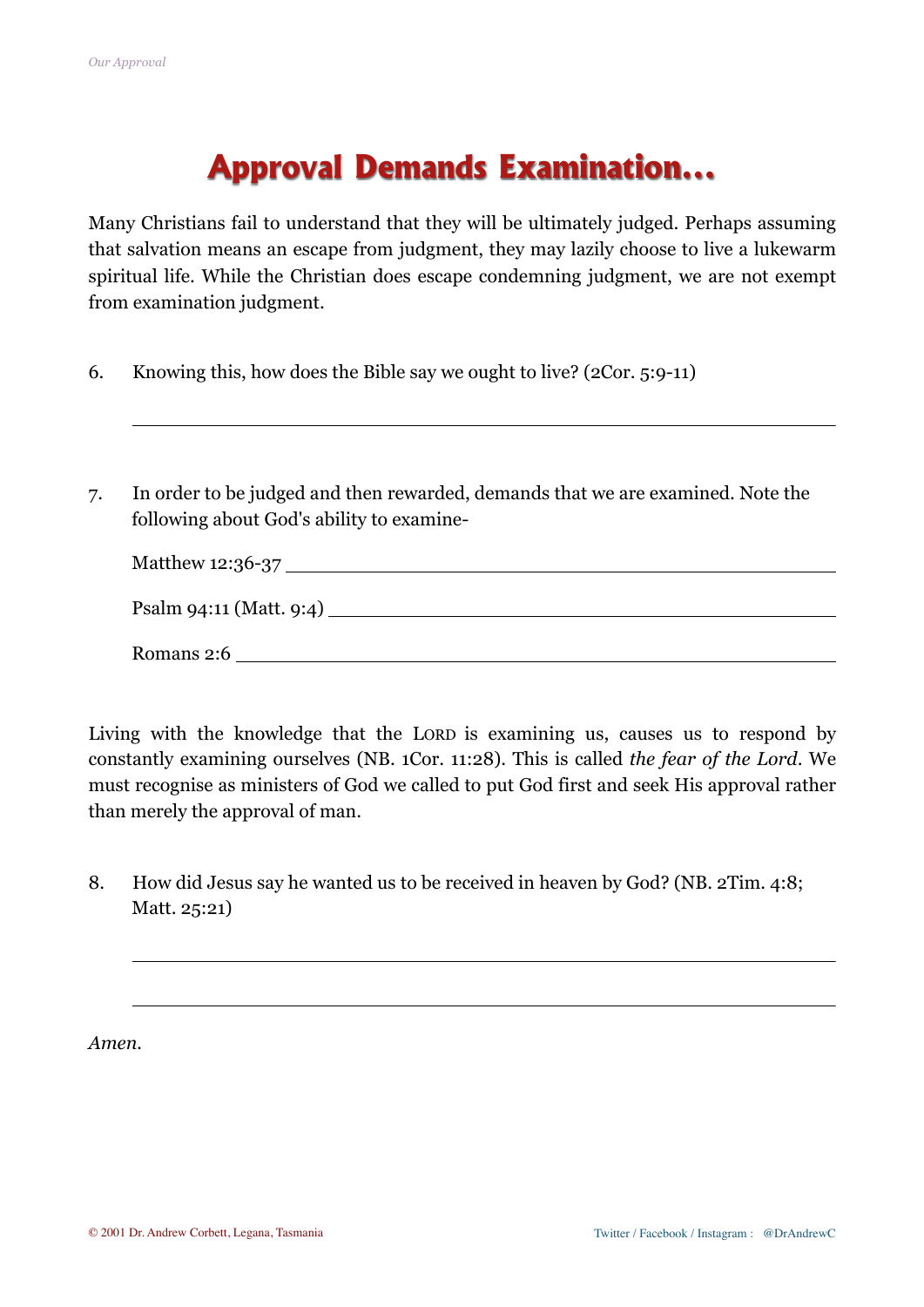## **BE DILIGENT**

*"Be diligent to show yourself approved to God, a worker who does not need to be ashamed, rightly dividing the word of truth."*

**Second Timothy 2:15**

In Paul's final words to Timothy, he shares with his young colleague some of the most important lessons that Paul himself had learnt throughout his ministry. These gems of godly wisdom from an elder statesman like Paul provide those of us who lack his experience to gain the benefit of many years of godly training without the pain of ignorantly stumbling on to them.

Not that Paul's words to us mean that we will never learn by mistakes, but it does provide us with the opportunity to learn both from his mistakes, and his experiences. (In fact this is the basic principle that applies to how we learn from anyone). How can a young person succeed in their ministry? Is it a matter of using all the latest gimmicks? Or perhaps administering an evangelism campaign of thousands of dollars? Maybe it is to be found in employing marketing tools to bring Church growth? Paul's prescription for ministry success is summed up in our text (2Tim. 2:15). While the thrust of this verse emphasizes *faithfulness*, the first component of this faithfulness is *diligence*.

### **Do Your Best**

σπουδάζω - *Spoudazo*! This is the Greek word that Paul uses here which is variously translated as: *be diligent, endeavour, labour, study*. It comes from the root word *spoude* (spoo-day), which means *make haste, speed, eagerness, earnestness*. The servant of God must be diligently focussed on sharpening their skills for God's service.

1. In relation to making haste and being diligent, what does Scripture say in Ephesians 5:16, that can be applied here? (Col. 4:5)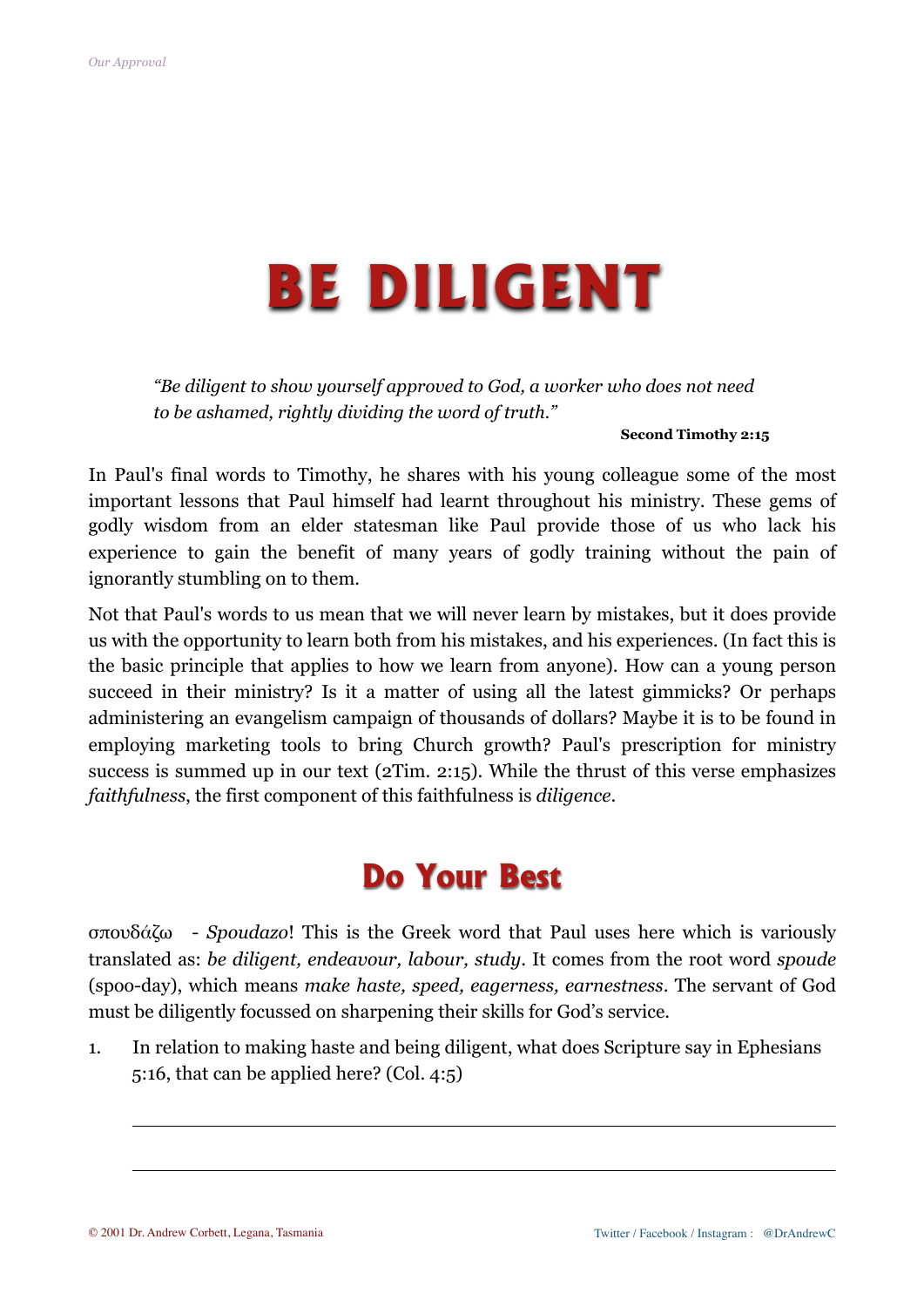$\overline{a}$ 

 $\overline{a}$ 

 $\overline{a}$ 

2. The King James Translation translates *spoudazo* as "study". What relationship is there between time management (making haste) and study?

Making haste to be diligent is the instruction given to God's servant. It involves giving our best to God, not our "left-overs". Scripture consistently encourages giving God the "first" of our belongings, efforts, and life (Ex. 23:19; Lev. 9:15; Prov. 3:9). "First" in this instance equates to "best". Charles Finney wasn't always theologically astute, but his challenge to his listeners about giving God the first of their lives is worth considering: "*Do you spend more time preparing your outward appearance for Church, than you do praying for the Church service?*", he would ask. As the servants of God we must make sacrifices to give God our best.

3. What kind of sacrifices does the servant of God have to make to be diligent for God and His service?

While the context of our text is in relation to the Word of God, the servant of God must be diligent in the other areas involved in Christian ministry.

4. What did the apostles say to the people in Acts 6:1-4 (especially vs. 4)? Therefore, what areas of ministry is the servant of God to be diligent in?

5. What advice does Ecclesiastes 9:10(a) give to God's servant?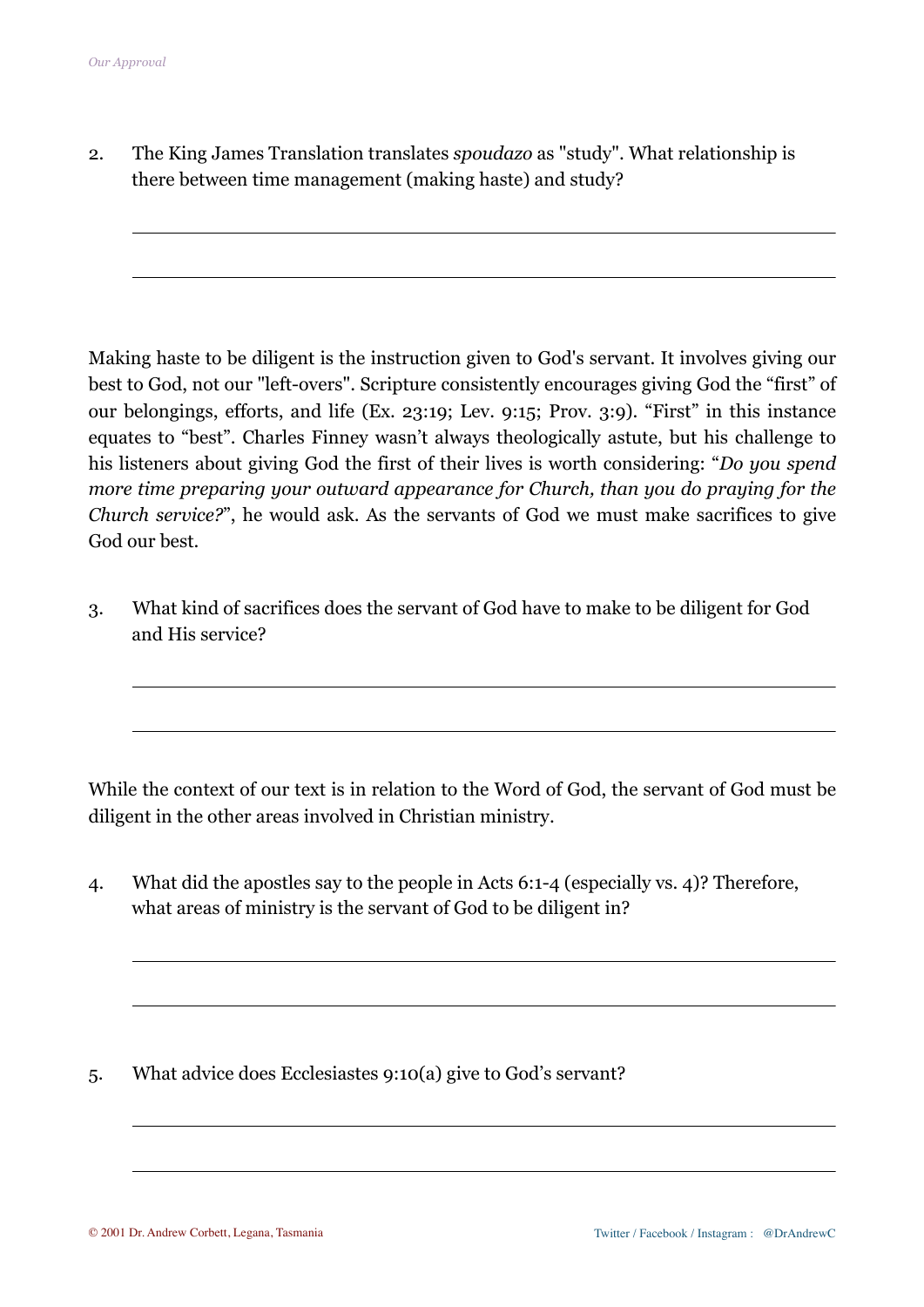### **PRAYER**

Our instructions for service come from our Master. These times of instruction are received in our prayer closet (Matthew 6:6). While prayer is a time to request things from God, it is also a time to *seek* God. We recall our Lord's time here on earth. He was constantly praying to His Father (Matthew 14:23; Luke 6:12; Jn. 17:9).

6. What did Jesus teach His disciples to do in Luke 18:1?

### **THE WORD**

As we have stated about the text, diligence in this sense refers to our labour in God's Word. The King James Version translates the verse by saying that the servant of God needs to *study to show thyself approved*. God's servant needs to be studying the Word of God.

7. Note the following about God's Word, and what we should do about it -

| a) Ps. 119:9   |  |  |
|----------------|--|--|
| b) Ps. 119:11  |  |  |
| c) Ps. 119:16  |  |  |
| d) Ps. 119:133 |  |  |

Our wisdom is useless. We need God's wisdom. This wisdom is revealed in God's Word. The servant of God must be equipped with a knowledge of God's Word, so that their wisdom is that of the Word of God (Prov. 4:1-7). This can only happen when the servant of God seeks the wisdom and instruction of God through prayer and the Word of God. This is where the Christian worker needs diligence. God grant us the grace to be diligent for Him.

*Amen*.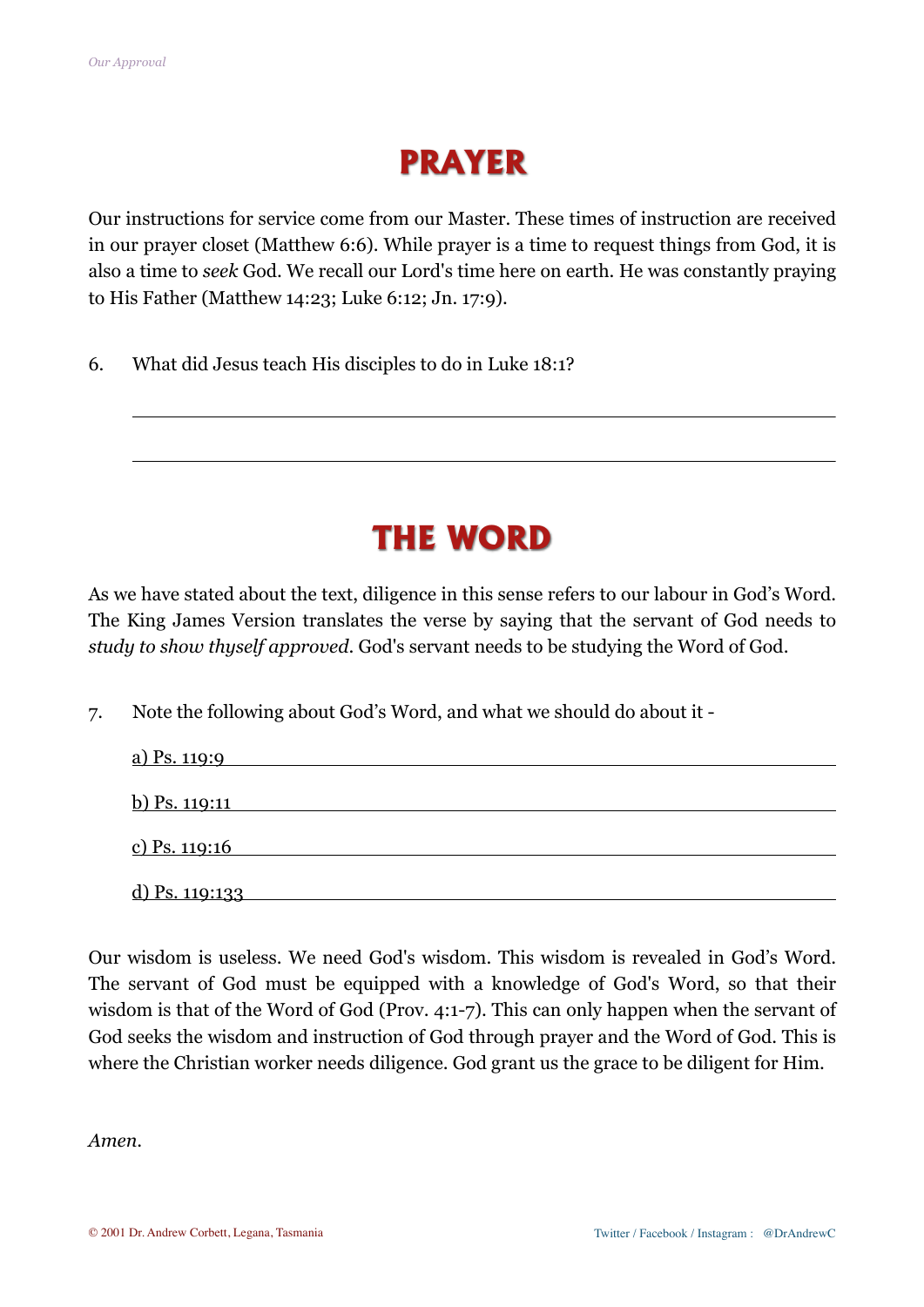$\overline{a}$ 

# **NO NEED FOR SHAME**

*"Be diligent to show yourself approved to God, a worker who does not need to be ashamed, rightly dividing the word of truth."*

#### **Second Timothy 2:15**

As leaders we are to be faithful to God. In this Scripture passage we have studied what Paul, under the inspiration of the Holy Spirit, advised Timothy. Faithfulness includes diligence, and a recognition that we must serve God before ourselves or others. Scripture sees God's approval as the goal of our ministry. Men may criticise or reject our ministry, but if we have faithfully honoured and obeyed God, then we will have His approval. Yet, in the midst of serving God we are surrounded by brothers and sisters in Christ who can keep us in check.

- 1. Note Romans 14:18. When our ministry is acceptable to God, how do our spiritual peers respond toward us?
- 2. Although we are called to serve God, who are we accountable to? (2Cor. 8:21)

God has placed us in the midst of brethren who can point out to us our weaknesses and bring correction. While none of us likes correction, we all *need* it. The text says "*does not need to be ashamed…"* Let's reflect on this choice of words for a moment.

3. What is the difference between "shame" and "guilt"?

A man with no friends who lives an isolated life in a wilderness can feel guilty, but never feel shame. Shame comes from the disapproval of others. God's servant is subject firstly to the approval of God, but then to the approval of their brethren.